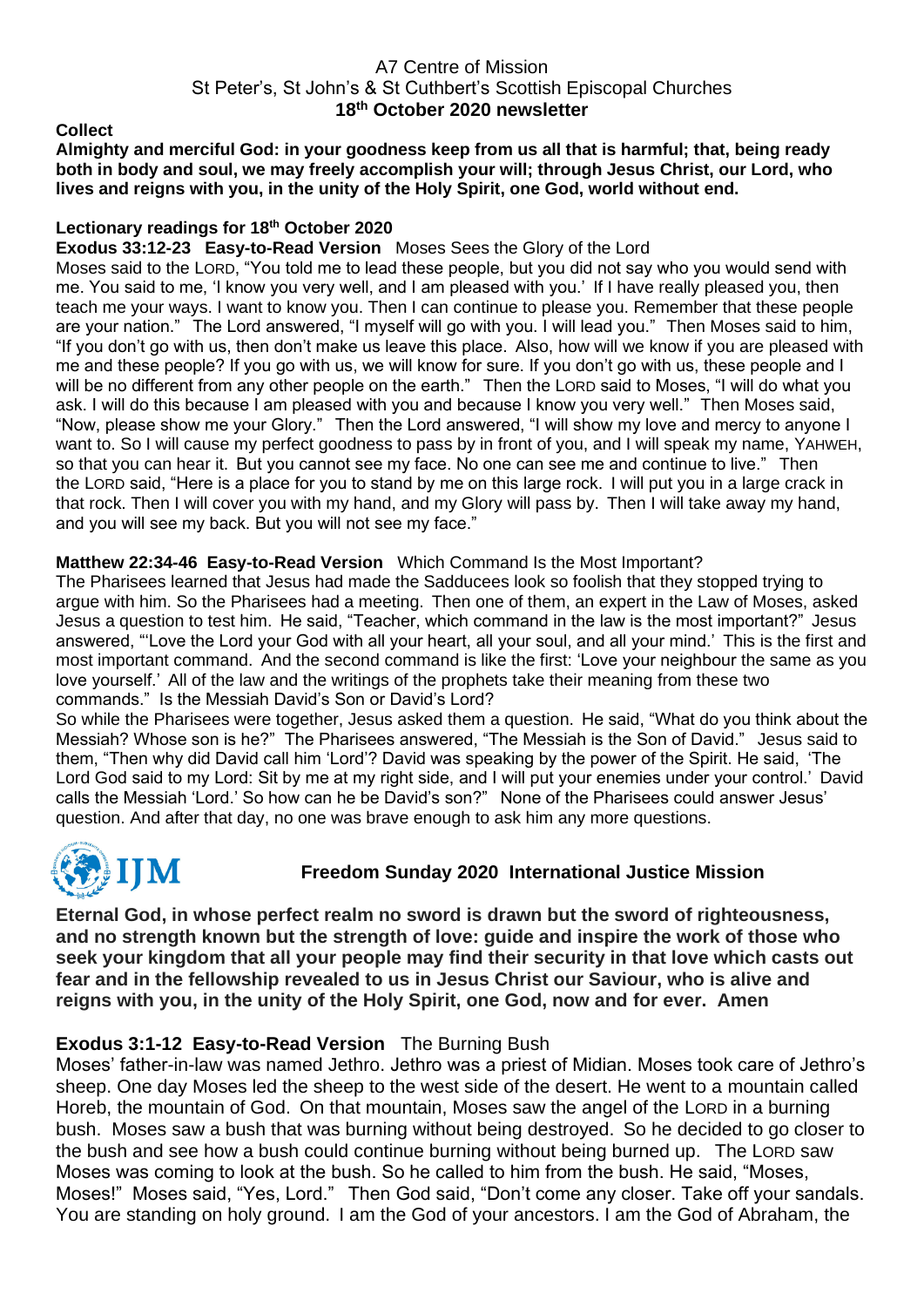God of Isaac, and the God of Jacob." Moses covered his face because he was afraid to look at God.

Then the LORD said, "I have seen the troubles my people have suffered in Egypt, and I have heard their cries when the Egyptians hurt them. I know about their pain. Now I will go down and save my people from the Egyptians. I will take them from that land and lead them to a good land where they can be free from these troubles. It is a land filled with many good things. Many different people live

in that land: the Canaanites, Hittites, Amorites, Perizzites, Hivites, and Jebusites. I have heard the cries of the Israelites, and I have seen the way the Egyptians have made life hard for them. So now I am sending you to Pharaoh. Go! Lead my people, the Israelites, out of Egypt." But Moses said to God, "I am not a great man! How can I be the one to go to Pharaoh and lead the Israelites out of Egypt?" God said, "You can do it because I will be with you. This will be the proof that I am sending you: After you lead the people out of Egypt, you will come and worship me on this mountain."



# **Luke 4:16-21 Easy-to-Read Version**

Jesus travelled to Nazareth, the town where he grew up. On the Sabbath day he went to the synagogue as he always did. He stood up to read. The book of Isaiah the prophet was given to him. He opened the book and found the place where this is written: "The Spirit of the Lord is on me. He has chosen me to tell good news to the poor. He sent me to tell prisoners that they are free and to tell the blind that they can see again.

He sent me to free those who have been treated badly and to announce that the time has come for the Lord to show his kindness." Jesus closed the book, gave it back to the helper, and sat down. As everyone in the synagogue watched him closely, he began to speak to them. He said, "While you heard me reading these words just now, they were coming true!"



## Sheena's talk for Freedom Sunday

In case you wonder why there is no music here today it is because I would like you to think about silence. Not the peaceful absence of sound but that experience by the terrified victims of modern slavery and people trafficking.

Today, we're joining with churches all round the world who are concerned about modern day slavery and praying for it to end. International Justice Mission (IJM) is

the world's largest anti-slavery organisation that organises Freedom Sunday each year and today have chosen to remember those who are held as slaves. At the heart of it is prayer,

Slavery happens because desperately vulnerable people are attacked by viciously violent people who think they can get away with it. The IJM team pray and work for world where the most vulnerable are protected and safe, for those who are trapped and abused to be found and rescued, and for those dealing in slaves to be arrested and prosecuted. The sad truth is that there are more people in slavery today than there were at the height of the Transatlantic slave trade. Even in our own communities today there might be trafficked people working in nail bars, and, no doubt, there will be youngsters who have been bullied and intimidated to become part of the drug trade. You will have been reminded by the news if the trial of the truck driver who discovered that the 39 people he was helping to smuggle into the UK had died in the trailer he was hauling. Because these traffickers had become greedy and were taking a "double load" the victims suffocated because there were too many of them for the amount of air.

In our first reading Moses was just getting on with his life when God interrupted him. Having got his attention with the burning bush that wasn't burning, God gave him a job. Moses was to go to Pharaoh – the biggest owner of slaves in Egypt – and tell him to let the Israelites go free. Moses first reaction was fear and disbelief – "Who me? I can't possibly do that!" I have never been asked to do anything quite so mind blowing but I have certainly echoed that statement, who me? I can't do that. I expect you have too at some time in your life. it is also the response of the IJM team when asked to go and rescue slaves today. But, with prayer and planning and teams of experts (many of them former undercover police) they set about the task at hand. Like Moses IJM team members often feel quiet inadequate for the work, but are reminded of what God said to Moses at the burning bush – "I have indeed seen the misery of my people, I have heard them crying, so I have come to rescue them and I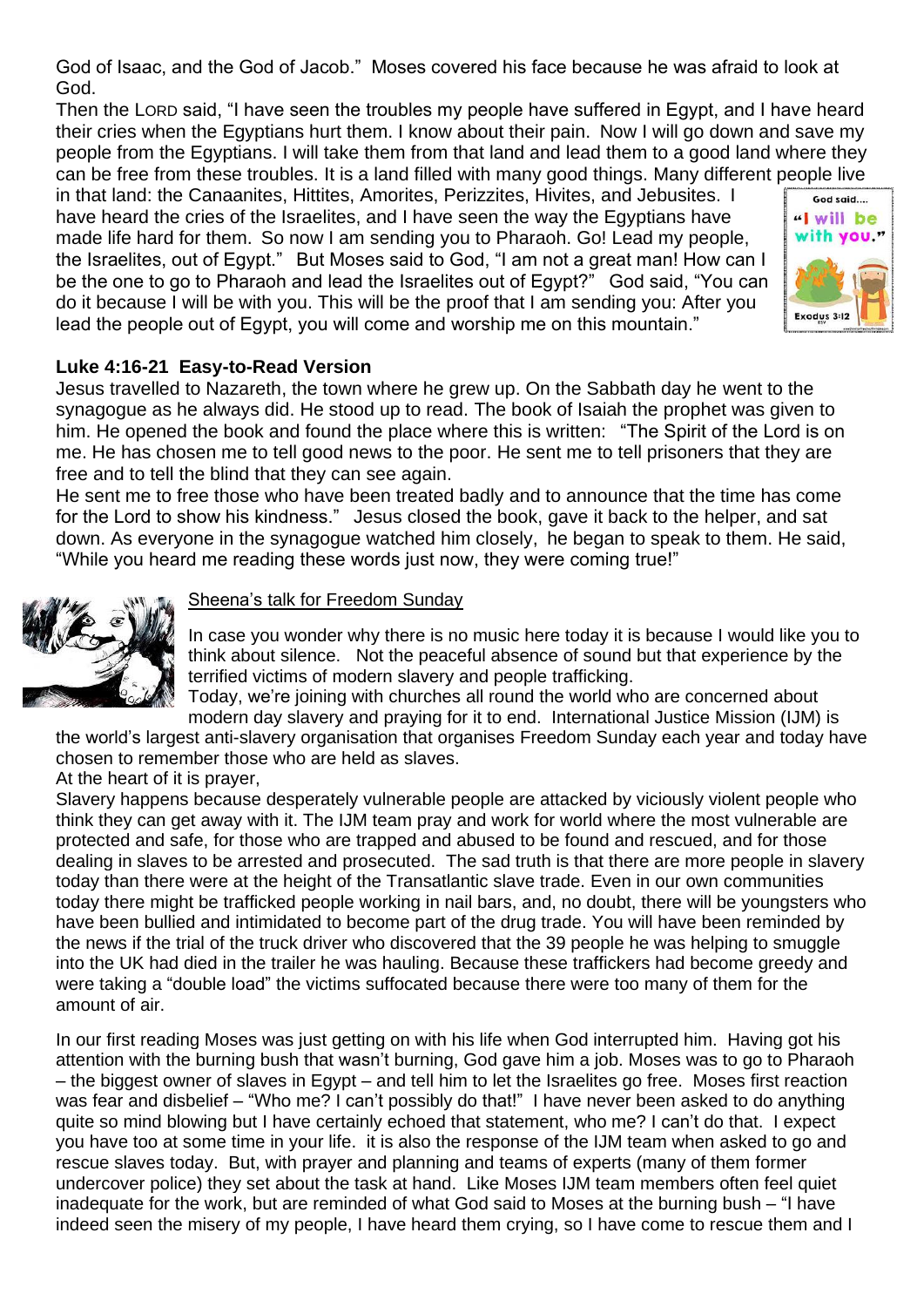am sending you." Through prayer, their own and many others round the world, they find ways of rescuing modern slaves.

Sometimes they find more that they bargained for. On entering a remote brothel in Asia they expected to find 6 young girls ages about 11. However, on the day they arrived they found that all the trafficked victims of the brothel were there. This meant that they actually rescued 19 girls who had been trapped into this nightmare of sexual exploitation and slavery. You see, when God draws us close to him and we find ourselves in a great team, extraordinary things can happen. The people of Israel left Egypt and in an Asian city, 19 vulnerable girls were rescued.

We may not become undercover investigators, finding slaves and building the evidence to bring rescue, arrests and convictions. But we have a vital role to play through prayer. At the heart of IJM's work is prayer. Could you join the justice mission as a prayer partner? IJMUK.org/Pray-For-Justice We cannot all be like Moses, but we can all make a difference. Amen.

#### Interecessions For Victims and Perpetrators of Injustice

In place of spoken intercessions please pray in your hearts, remembering that silence is the place where many victims of slavery hide. Instead of hearing the music use the words of God of the Poor as a guide

#### God of the Poor by Graham Kendrick

Beauty for brokenness Hope for despair For endless suffering This is our prayer Bread for the children Justice joy peace Sunrise to sunset Your kingdom increase

Shelter for fragile life Cure for their ills Work for the craftsmen Trade for their skill Land for the disposes Right for the weak Voices to plead the chord Of those cant speak

God of the Poor Friend of the weak Give us compassion we pray Melt our cold heart And tears fall like rain Come change our love from a Spark to a flame

Refuge from cruel wars Havens from fear Cities for sanctuary

Freedom to share Peace to the killing-fields Scorched earth to green Christ for the bitterness His cross for the pain

God of the Poor Friend of the weak Give us compassion We pray Melt our cold heart And tears fall like rain Come change our love From a spark to a flame

Rest for the ravaged Earth Oceans and streams Thunder and poisons Our future, our dreams Lord end our madness Carelessness, greed Make us content with The things that we need

God of the Poor Friend of the weak Give us compassion we pray Melt our cold heart And tears fall like rain

Come change our love From a spark to a flame

Lightens our darkness Breathe on this flame Until your justice burn Brightly again Until the nations learn of your way Seek your salvation And bring you the praise

God of the Poor Friend if the weak Give us compassion we pray Melt our cold heart And tears fall like rain Cime change our love From a spark to a flame God of the Poor Friend of the weak Give us compašsion We pray Melt our cold heart And tears fall like rain Come change our love From a spark to a flame

Lord we pray for all whose bodies are being bought and sold for sex, who live in fear of violence, who have stories of abuse they have kept hidden, and those who are walking the long journey of healing. may the God of peace and justice draw near them, they are not alone.

We pray for IJM teams who seek together to find opportunities to address the risks of forced labour. We pray for victims to find freedom, traffickers to be held to account and for strong partnerships in combatting forced labour.

We pray for those enslaved and don't know if freedom will ever come. May the God of peace, comfort and justice draw near them, they are not alone.

**Merciful Father, accept these prayers, for the sake of your Son, our Saviour Jesus Christ, Amen**

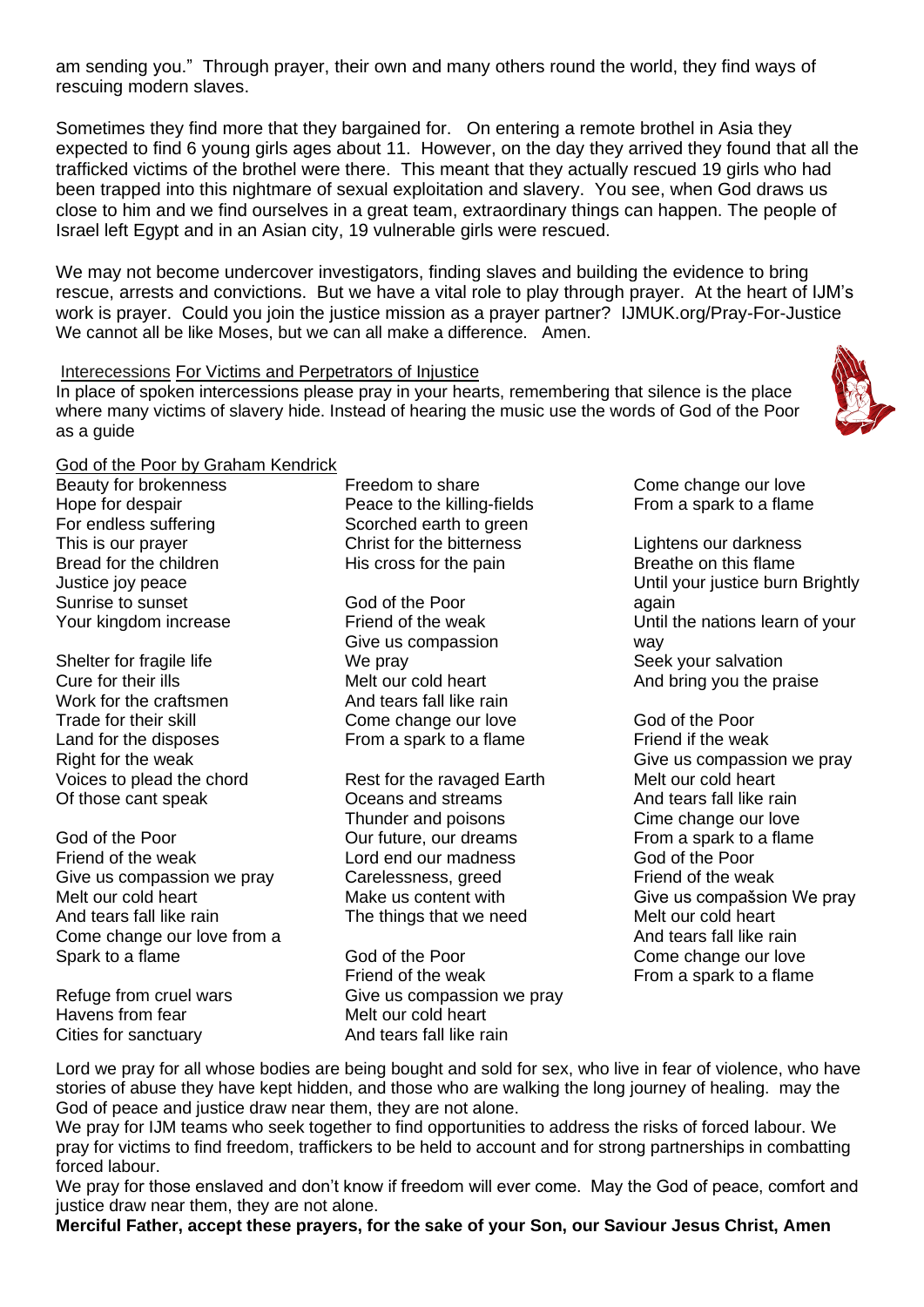## Tim's 1882 Challenge



Tim had an excellent day for his 1882 Challenge in aid of Church Army, held on 26th September, the day that the Anglican Church commemorates Wilson Carlile Church Army's founder, way back in the year 1882. The weather was fine all day and many people turned out in support from the three charges and across the community. Simon Cake began the day by leading Morning Prayer at St Cuthbert's then Tim set off for St John's accompanied by Dr Paul Lockie

from Teviotdale Harriers. Michael Jeffrey ran with them too for the first three miles uphill! Tim and Paul then headed past Drinkstone Hill and down to Woll Golf club for their first rendezvous with

Kate in the support car. Their route then took them along the Borders Abbeys Way to the Haining, where they met Carol Byers who walked with them to St John's.

A small crowd greeted them, and cups of tea and cake were generously provided, before Kate led Midday Prayers. It was downhill from St John's and hard to get going again, but it was lovely to have the company of Chris Sharpe for the steep climb up towards Three Brethren, the highest



point of the day. Now Tim and Paul were on the Southern Upland Way and made good time downhill to Yair Bridge, where they met Kate again for further sustenance. Not far to go now, just up and over Gala hill, but the final stretch was slow going with very little running!

Simon was there at St Peter's with Olive Whiteford from St Cuthbert's too to welcome our intrepid runners across the finish line. After more tea and cake, Simon led the assembly in a contemplative Compline, which was a fitting end to the day.

Afterwards, Tim was exuberant "what is there not to like? God is soooo good. The funniest thing is the distance: for ages I had been saying it was 18.82 miles, while secretly expecting it to be about 20 miles or at the most 21. Now, admittedly, we did include the actual summit of Three Brethren (it felt right 'cos one of the goals was to help the 'three' charges to feel like one entity), which added on a mile, but, I ask you, we did 25 miles. I was three or four miles out!"

Tim added "one verse of scripture helped sustain us when the going was tough, it was verse 3:19 taken from the minor prophet Habakkuk 'the Sovereign LORD is my strength! He will make me as surefooted as a deer and bring me safely home over the mountains."'

We thank you again for your encouragement and donations toward the work of Church Army across the UK and Ireland - currently standing at £777.31 including Gift Aid. If you are able, its not too late to make a donation. Please send cash or cheques, made payable to Church Army, to Tim or Simon. Or you can donate via the justgiving link below.

<https://www.justgiving.com/fundraising/tim-hatton4>



As part of the ongoing response to the Coronavirus pandemic the Scottish Episcopal Church (SEC) will be broadcasting video coverage of Eucharistic services via its website, social media channels and YouTube channel. The web page is located at [www.scotland.anglican.org/broadcast-sunday-worship](http://www.scotland.anglican.org/broadcast-sunday-worship) For those who are not online the Archbishop of Canterbury has set up a Freephone Daily Hope service of hymns, prayers and readings. It is available 24 hours a day on 0800 8048044

Join Pip this week at Holy Trinity at<https://www.holytrinitymelrose.org/> and click on the link - Holy Trinity YouTube channel. 11.00am<https://www.youtube.com/channel/UCJkxEgnglnze4SeN4I54Ecw>

St John's Selkirk now has their weekly Sunday services on their YouTube channel, with several (different) familiar voices each week, music, inspirational quotes and images at <https://www.youtube.com/channel/UC9lTNAH6VHZkqM0NiH6Vt9w> available from 10am each Sunday morning..



11am to 11:30 every Wednesday morning. <https://us02web.zoom.us/j/87979280424?pwd=UEJzRXk0UFpVcnJuaUVZTzJvaE92UT09> Meeting ID: 879 7928 0424 Password: 023545 Host: Tim Hatton



Bible Studies hosted on Zoom - all are welcome. Wednesday 7:30pm & Thursday 10:30am hosted by John Marsden

Follow this link : <https://zoom.us/j/7538094986?pwd=Q0x4YVk2b3Y5eEt0VkoxS0ZWVWxGUT09> or use this information to open a Zoom meeting: Meeting ID: 753 809 4986 Password: 751474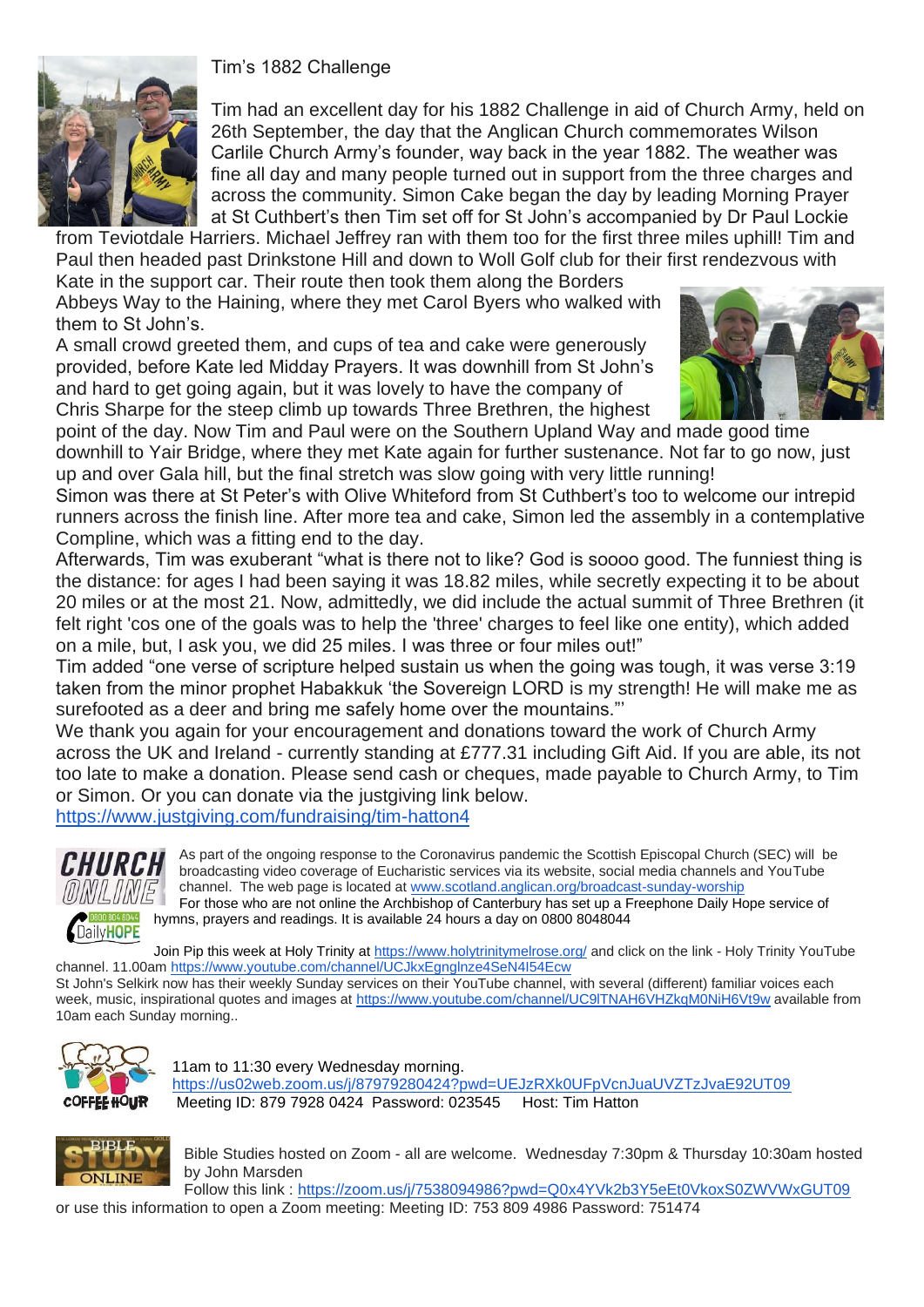

At St. Cuthbert's the service on Sunday 25th October at 10.30am will be thanksgiving for harvest. As in previous years we are asked to bring items for the Food bank. Please bring them with you on the Sunday as we are unable to decorate the church and receive gifts on the Saturday as we usually do. Suitable gifts for the Food bank include - pasta, rice, tinned meat or fish, pasta sauces, soup, tinned veg., puddings e.g. rice or fruit, cereals, tea, coffee, sugar. No fresh food please, it's bought daily as needed for that day's parcels.

## **IF YOU NEED SUPPORT**

#### **Priest in charge of St Peter's, St John's & St Cuthbert's Rev Simon Cake 07710523856 [cakekands@btinternet.com](mailto:cakekands@btinternet.com)**

**St Peter's pastoral support contact Monica Reynolds 01896 757114 [monica@tempelstowe.com](mailto:monica@tempelstowe.com) St Peter's prayer support Muriel Lounsbach 01896 831418 gordon.lounsbach@btinternet.com Tim Hatton (A7 Church Army) 07784872307 [tim.w.hatton@gmail.com](mailto:tim.w.hutton@gmail.com) St Cuthbert's pastoral and prayer contact Sue Crozier 01450 376499 [susancrozier17@yahoo.co.ukS](mailto:susancrozier17@yahoo.co.uk)t John's pastoral and prayer contact Margaret Moyes [mmoyes2@gmail.com](mailto:mmoyes2@gmail.com)**



#### **opening for communal worship from September.**

St John's still has no date for getting back to using the church.

St Peter's 10.30am services on 1<sup>st</sup> and 4<sup>th</sup> Sundays will be Communion with Simon or other clergy. 2<sup>nd</sup> & 3<sup>rd</sup> Sundays will be Service of the Word. Thursday mornings will be a Said Communion service.

St Cuthbert's 10.30am services on  $2^{nd}$  &  $3^{rd}$  Sundays will be Communion, 1<sup>st</sup> & 4<sup>th</sup> Sundays Service of the Word. Wednesdays at 11.00am will be Said Holy Communion. Please remember to bring a face covering to wear unless you have health issues and the service booklet and newsletter which contains the readings etc for the week.

**Please if you wish to attend ring Sheena (01896 751694) or by e mail (smstcg1945@gmail.com) by Friday . IT IS IMPORTANT THAT YOU RING OR INFORM ON LINE SO WE KNOW NUMBERS AND FOR GOVERNMENT TRACK AND PROTECT.**



Home Communion is only available to those people can't come out or get to church for self isolation reasons. Please book through Sheena then Simon will contact to arrange a time. Reserved Sacrament is still suspended until further notice due to corona virus restrictions.

## **Spiritual Communion**

Here is a prayer that can be used at 10.30 on Sundays when Simon will be celebrating the Eucharist

For an Act of spiritual Communion, the following prayer - My Jesus,

I believe that you are present in the most Holy Sacrament.

I love you above all things, and I desire to receive you into my soul.

Since I cannot at this moment receive you sacramentally, come at least spiritually into my heart. I embrace you as if you were already there and unite myself wholly to you.

Never permit me to be separated from you. Amen.

# $\mathbf Y$ our trauma is valid.

## ven if other people have experienced "worse'

Even if someone else who went through the same experience doesn't feel debilitated by it. Even if it 'could have been avoided'. Even if it happened a long time ago. Even if no one knows.

Your trauma is real and valid, and you deserve a space to talk about it. It isn't desperate or pathetic or attention-seeking. It's self-care. It's inconceivably brave. And regardless of the magnitude of your struggle, you're allowed to take care of yourself by processing and unloading some of the pain you carry. Your pain matters. Your experience matters. And your healing matters. Nothing and no one can take that away.



We would really appreciate a donation towards the printing and postage costs which have gone up if you can afford it.



- Daniell Koepke -I The Minds Journal